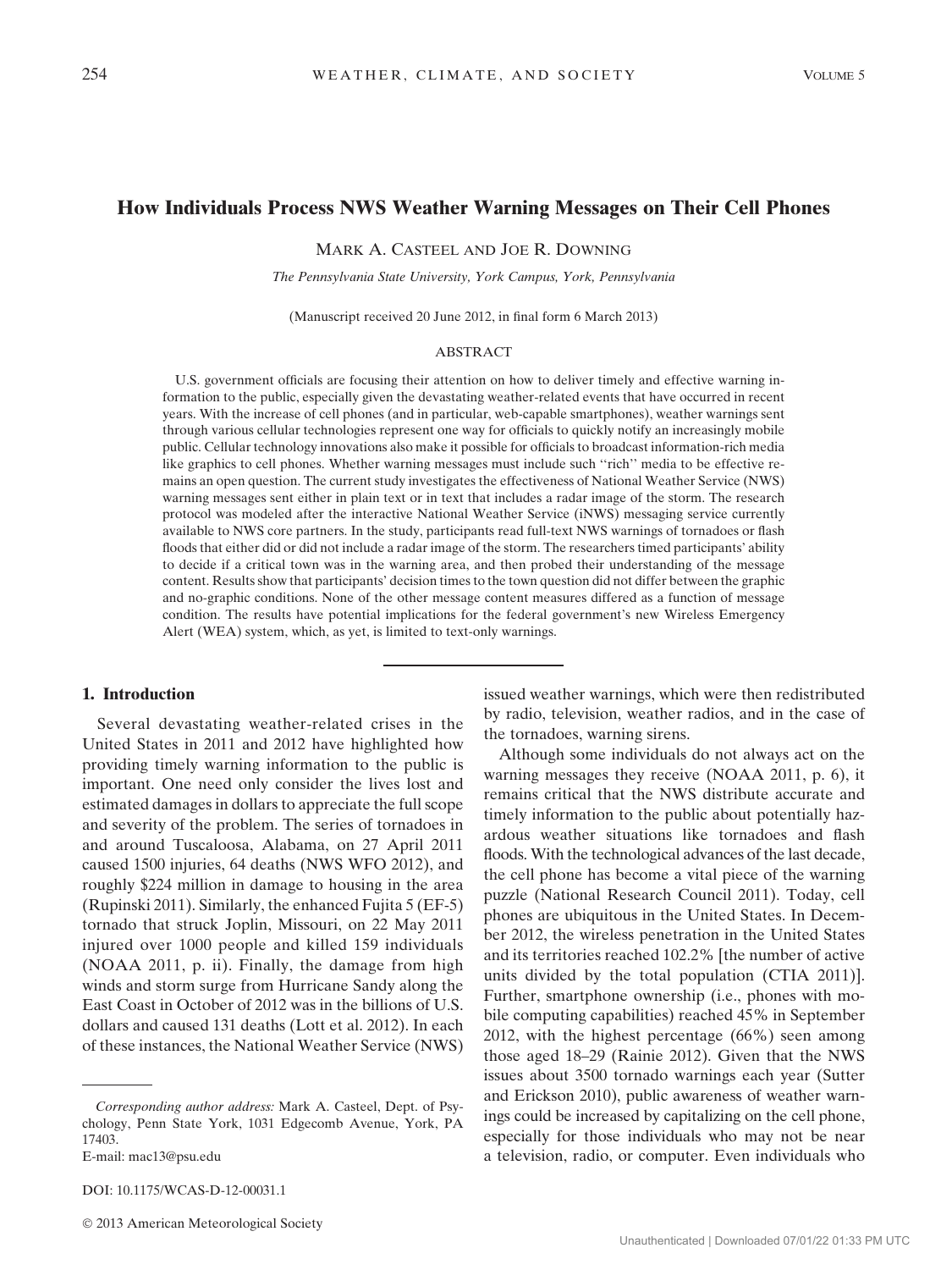hear a tornado warning siren do not always take action (NOAA 2011), or they may delay their response (Hammer and Schmidlin 2002). The research literature has identified a number of nonmessage factors that influence people's likelihood to act on warnings. These factors range from demographic variables such as age, gender, and ethnicity to more personal factors such as previous experience with the hazard or fatalistic beliefs (Sorensen 2000). Given that receiving a warning on more message channels is typically associated with a higher probability of responding to the risk (Sorensen 2000), a text message appearing on a cell phone may be one more effective tool to help communicate the urgency of the message to the end user. Such a message might also be the first warning message that the user receives, thus allowing for faster notification.

Today, faster cellular networks, coupled with advances in both cell phone hardware and software, allow commercial weather services to ''push'' multimedia content to consumers' cell phones. In addition to a text alert, many providers include a hyperlink in the message so that users can access more detailed information. Tapping the hyperlink opens rich information, such as a radar image and a location-specific map with the watch or warning polygon displayed, as well as the full-text NWS warning message. The NWS has adopted this approach with its interactive NWS (iNWS). The iNWS is an experimental service for cell phones that is currently limited to NWS core partners (i.e., emergency management, government, and university officials).

Whether graphics are an important component of warnings and create more effective warnings is a relevant empirical question, given the federal government's new Wireless Emergency Alerts (WEA) initiative. [WEA was also known as the Commercial Mobile Alert System (CMAS), but its name was officially changed to WEA by Federal Communications Commission (FCC) Order 13-280 on 25 February 2013 (FCC 2013). An informative fact sheet is available at www.fema.gov/pdf/ emergency/ipaws/cmas\_factsheet.pdf]. WEAs allow officials to send text-based emergency messages to wireless providers, who, in turn, deliver these alerts (for free) to their subscribers' phones. Subscribers' phones do not need to be smartphones, although they must have software updates to receive the alert. WEAs are broadcast through a separate channel from the one that carries voice and text and, as such, will not be bogged down by traditional network congestion often seen during emergencies (BBC News 2012; Traynor 2008).

Three properties of WEAs are particularly relevant to the current study. First, imminent threat alerts, such as tornado or flash-flood warnings, are geographically targeted and therefore only sent to users whose phones are in the defined warning area. Second, by current regulation, WEAs must be 90 characters or fewer and do not include a hyperlink. This is designed to help prevent congestion (FCC 2008). A third and practical advantage of WEAs is that the alerts are received by travelers who may be in unfamiliar surroundings, yet immediately realize that they are in the warning area.

The lack of a hyperlink in WEAs, contrasted with the relative information-rich radar image and warning polygon included in the iNWS warnings, begs the question of whether graphics are a necessary component of an effective warning message. This empirical question was the basis for the experiment described below.

#### 2. Literature review

Risk management scholars have conducted a wide range of studies to understand one's tendency to take action during an emergency [for a review, see Nagele and Trainor (2012)]. Two main emphases within this body of research focus on (i) aspects of effective message construction and (ii) factors that influence how individuals process and respond to warning messages. In terms of message construction, researchers know a great deal about what distinguishes a good warning message from a poor message (Sorensen 2000). For instance, effective warning messages should be specific (Quarantelli 1980; Perry and Lindell 1991). Specificity, here, includes proximity and timeliness—the affected area and how long that area can expect to be in danger—as well as the certainty of the event. Other important message criteria include (at a minimum) the components of severity, urgency, action, and location (Drabek 1999; Mileti and Peek 2000).

Regarding the issue of how individuals process warning messages, one important factor is the credibility of the message source, which is important to help verify the accuracy of the information (Fiedrich and Burghardt 2007; Perry and Lindell 1991). Moreover, as individuals seek to understand the message, they scan it for relevance. Here, individuals assess the perceived severity of the threat (Riad et al. 1999), including individuals' appraisal of their personal and familial risk (Mileti and Peek 2000; Perry et al. 1981). Indeed, personalization of risk is important (Mileti and Peek 2000) and providing location-specific information is effective to help one personalize his or her risk (Nigg 1987).

The warning and watch messages disseminated by NWS officials incorporate the important message components discussed above. Additionally, as we stated previously, the warnings disseminated by the NWS through its iNWS service include a radar image superimposed on a crude map, along with the warning message itself.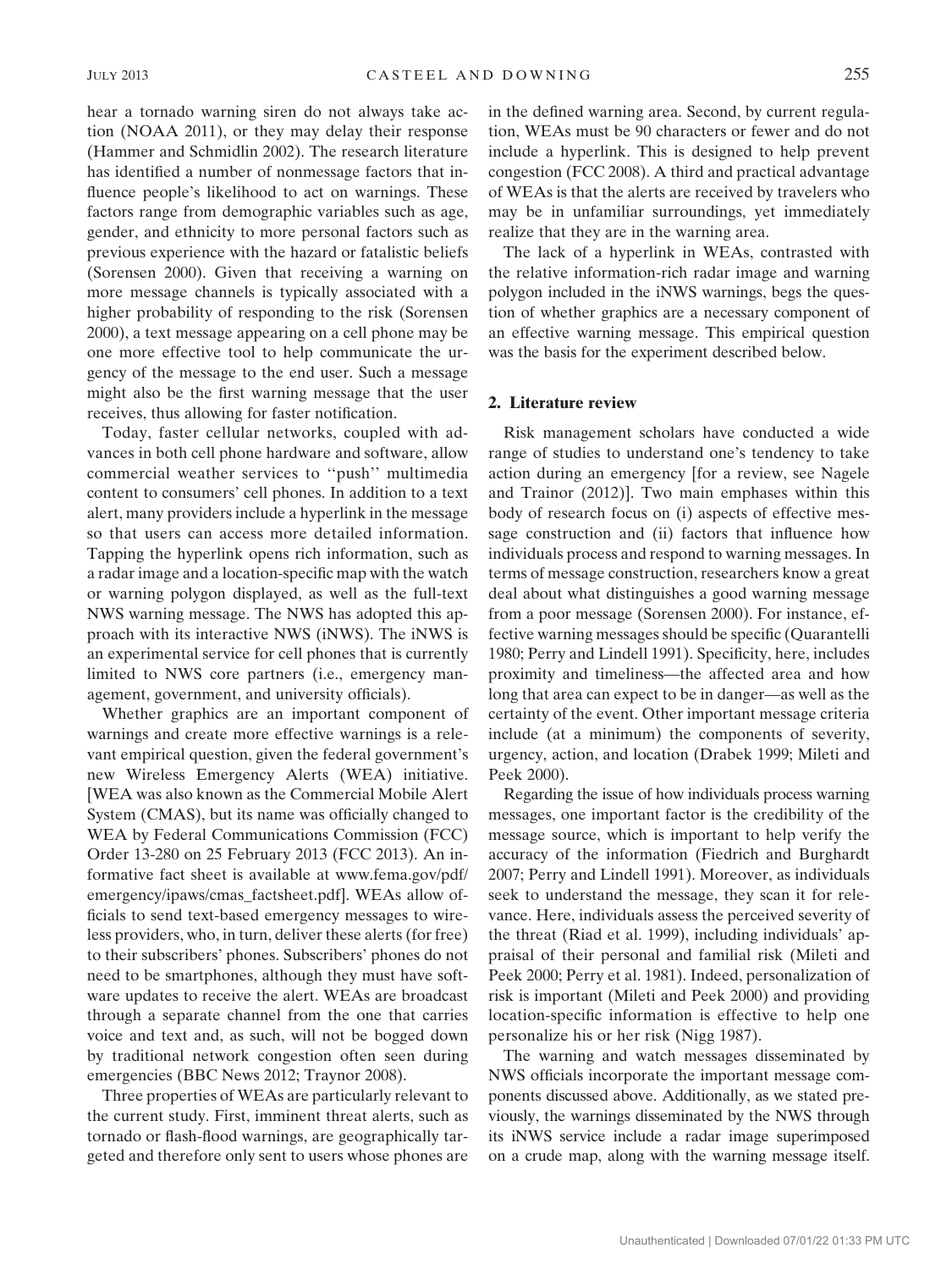This is reasonable based on the commonsense view that graphics will provide added information. The use of graphics is also consistent with the risk management literature, as a radar image may effectively communicate the severity of an impending storm, at least for those individuals who understand that colors ranging from yellow to fuchsia indicate the potential for more severe weather (NWS 2012). The inclusion of a map should also help localize an individual, allowing for increased personalization of risk. Finally, a radar image from the NWS should also be viewed as highly credible, again arguing for the inclusion of a graphic in wireless warning messages.

Interestingly, however, the research on the influence of graphics on understanding weather information does not necessarily support the contention that ''more is better.'' For instance, Nadav-Greenberg et al. (2008) found that different types of graphics depicting wind speed uncertainty produced differential effects among novice weather forecasters' (undergraduate meteorology students) reading accuracy, ratings of uncertainty, wind speed forecasts, and their likelihood of posting a high-wind warning. Generally speaking, Nadav-Greenberg et al. (2008) found that box plots produced superior performance compared to two different types of colorcoded charts. Similarly, Hegarty et al. (2010) found that salience of a particular task-relevant dimension of a weather map (i.e., pressure isobars for detecting wind direction) only had an influence on performance after psychology undergraduates learned the appropriate meteorological principles. These two studies demonstrate that the type of graphic influences performance, with some graphics being more effective than others.

Alternatively, research has shown the pitfalls when a graphic does not depict the weather in a way that is helpful to the user (Schnotz and Bannert 2003) or when the graphic is too cognitively challenging (Peters 2008). Broad et al. (2007), for instance, found that many individuals (both the media and the public) have significant difficulty understanding the ''cone of uncertainty'' graphic that is often associated with a hurricane forecast. Especially challenging is understanding the track line depicting the forecasted path of the hurricane's eye. Similarly, Savelli and Joslyn (2013) found that participants made more errors in their ability to explain a predictive forecast (i.e., one that forecasts a range of high and low temperatures) if it was accompanied by a visualization (22%) compared to a text-only version (6%). Joslyn et al. (2009) also found that their participants made many errors understanding the probability of precipitation, even when it was accompanied by a pie icon representing a corresponding probability. Finally, although novices and experts alike often express a preference for more complex weather graphics (e.g., graphics that include animations, realism, or 3D images), Hegarty et al. (2009) reported that participants' accuracy decreased, and their response time increased, for inferring wind speed and pressure gradients as the task complexity increased. Hegarty et al. (2009) concluded that naïve cartographic intuitions are often incorrect. Or, as stated succinctly by Savelli and Joselyn (2013), ''do not assume graphics help."

Given the uncertainty around the benefits (if any) of including graphics on understanding weather information, it is an open question whether the presence of a radar image would improve individuals' ability to understand warning-related information. The decisionmaking literature suggests that a graphic might be beneficial. As Mileti and Fitzpatrick (1991) outline in their model of public risk communication, several informational factors influence one's perception of risk. Three factors directly relevant to the present study include clarity, certainty, and location. It is reasonable to suggest that a radar image might increase one's understanding of an immediate potential risk (i.e., clarity and certainty) as well as help one localize oneself with regard to the risk (i.e., location). Additionally, if the information added by a radar image is beneficial, then it might also increase the degree to which the receiver personalizes the risk and takes protective action (Mileti and Fitzpatrick 1991).

Given the possibility that graphics may aid in taking protective action, we designed an experiment that examined participants' ability to understand relevant information in NWS warning messages. Specifically, we tested whether including a radar image with a full-text NWS tornado or flood warning influences the ability of the participants to make decisions about the message. We focused specifically on tornado and flash-flood warnings, given their rather short warning lead time compared to other severe events like a hurricane, flood, or blizzard. We created tornado and flash-flood warning messages that were either accompanied by a radar image or not, similar to what is available if one clicks on the link included in an iNWS warning message. We used a within-participants design such that every participant saw an equal number of messages with and without a radar image. We timed participants to see how long it took them to verify whether a specific town was or was not in the warning area. We also assessed our participants' perceptions of severity, damage, specific damage, certainty of risk, personalization of risk, and likelihood to take protective action, based on the important message factors discussed above. Our hypothesis is given on the next page.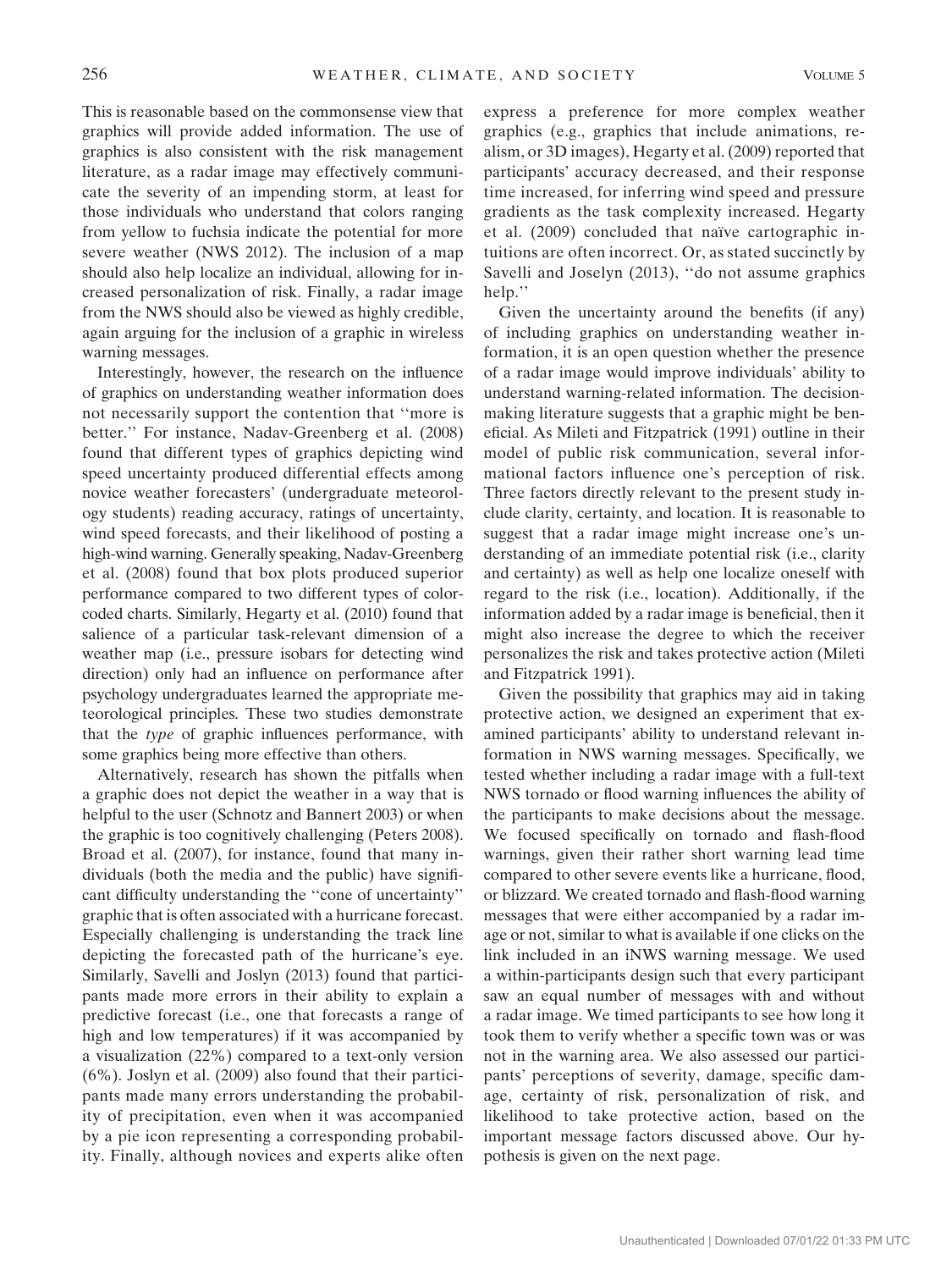Participants who receive a NWS warning message that includes a graphic (a radar image and the corresponding warning polygon) will be able to make decisions about towns in the warning area more quickly and their ratings of the message's effectiveness at communicating the relevant information will be higher, compared to warning messages that do not include a graphic.

Interestingly, the clarity and effectiveness of NWS warnings themselves have been questioned (Jacks 2011). The public's ability to understand the difference between a watch and a warning is also problematic (Mitchem 2003; Sherman-Morris 2010). Nevertheless, warnings distributed by the NWS, in partnership with various media, are the foundation of most weather alerts received by the public (Golden and Adams 2000). As such, NWS warning messages represent a reasonable starting point to investigate the effectiveness of graphics on a warning message.

## 3. Method

## a. Participants

The participants were undergraduates at a Pennsylvania university enrolled in psychology or communication courses, who received either course extra credit or eight dollars as compensation. All participants had normal or corrected-to-normal vision. Twenty-six undergraduates (mean age 20.35 years; range 18–30), 13 of whom were female, participated in the experiment.

### b. Materials

We sampled 18 radar images and their corresponding warnings from archived NWS files. All of the warnings occurred outside of Pennsylvania so the locations would likely be novel to the participants, as would be the case for travelers in an unfamiliar state. We decided to choose locations that were likely unfamiliar to our participants to minimize potential effects due to differences in local geographical knowledge. We also chose unfamiliar locations because, in our view, a potential advantage of a wireless weather warning is its ability to warn individuals who are not familiar with their location and who may not be monitoring severe weather (as locals would be more apt to do). We chose storms that produced either flash flooding (nine storms) or F4 or F5 tornadoes (nine storms). $<sup>1</sup>$  For the tornado warnings, we</sup> made every attempt to capture the tornado on the radar image by requesting images from the archived files that matched the time that the warning was issued. As the databases are incomplete, however, we cannot be certain that every tornado is actually reflected on our radar images. Table 1 shows the full text of a warning for a Michigan tornado that was used in the study, while Fig. 1 shows its corresponding maximized radar image.

As Table 2 shows, we combined the 18 warnings and their corresponding radar images into two lists. Two of the warnings (one tornado, one flood), which were text only, were for practice and were common to both lists. The remaining 16 warnings contained eight flash-flood and eight tornado warnings. Radar images accompanied half of the warnings, such that there were four flashflood warnings with a radar image, four without a radar image, four tornado warnings with an image, and four without an image in each list. The warnings were counterbalanced across the two lists such that the warnings in list 1 that included a radar image did not include a radar image in list 2. Similarly, the warnings in list 1 that were text only included a radar image in list 2. Note that across both lists, the warning texts were identical. Some warnings simply included a radar image and some did not. In other words, the flash-flood warning for Edmond, Kansas, included both the warning text and a radar image in list 1 but included only the warning text in list 2. The average warning length was 1042.9 characters for the tornado warnings (range 916–1302) and 1651.4 characters for the flash-flood warnings (range 963–3184).

The warnings that we created are similar to those distributed through the iNWS system, and therefore represent one type of content-rich message that could be pushed to a smartphone. Although the future direction of NWS warnings (like WEAs) is that they will be narrowly targeted to only those phones within the warning's polygon [known as *storm-based warnings*; for a review, see Nagele and Trainor (2012)], most cell providers still broadcast the warnings at a county level (Gerber 2012). This means that individuals who may be driving nearby, but who are not actually in the warned area, could receive a warning.

NWS warning messages have a consistent format, which allows readers (after some practice) to locate specific types of information. As the example in Table 1 shows, the event type (i.e., tornado or flash flood) and warning time are listed first, followed by the affected area and the warning expiration. This information is followed by additional text that expands upon the warning and provides more specific information. This additional information includes the specific area(s) of the event, along with suggested courses of protective action. Therefore, based on the elements of effective warning message design and processing discussed

 $1$ <sup>1</sup> The reader can contact the first author for further details on how the researchers constructed the graphic storm and radar images.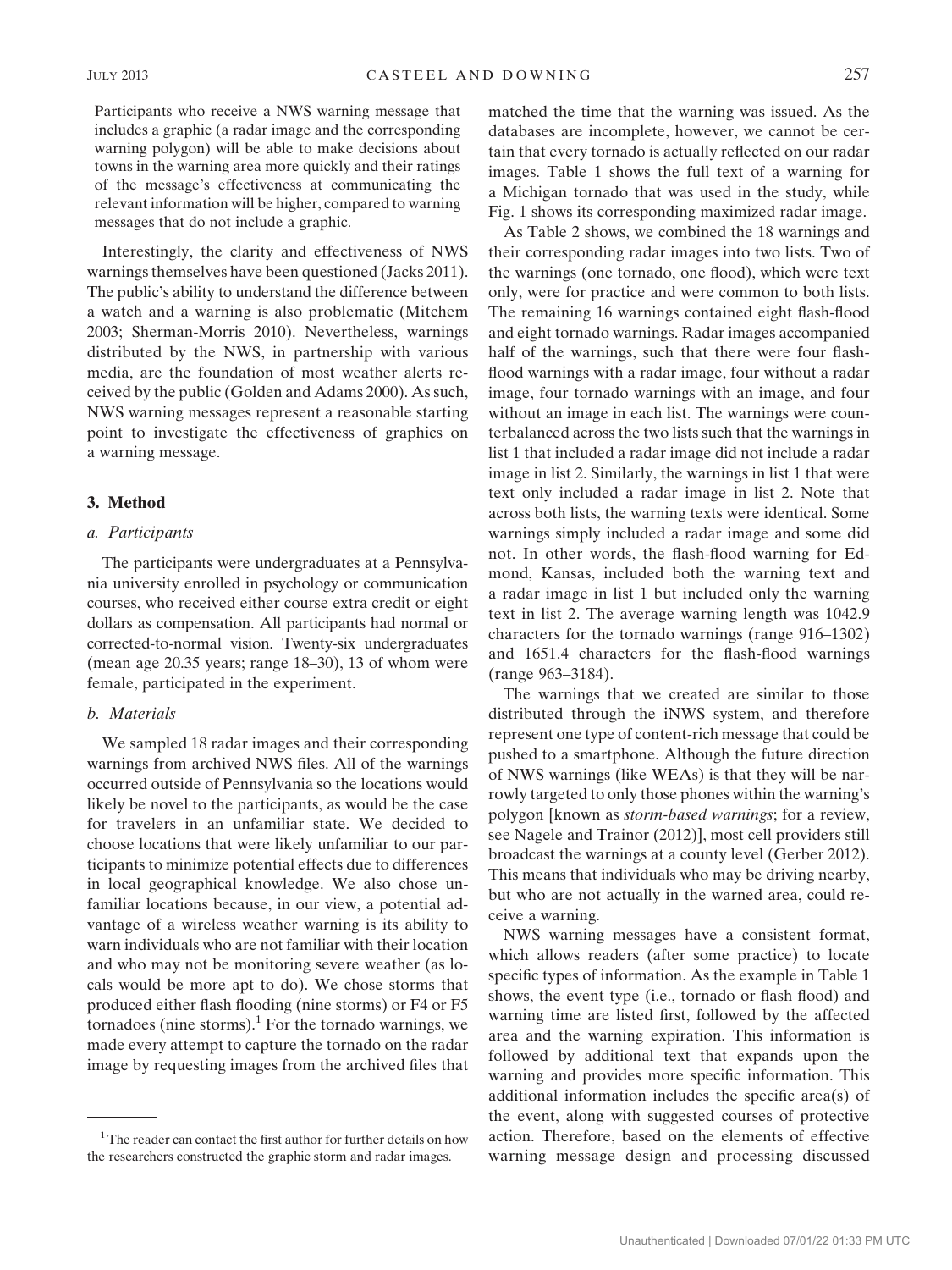TABLE 1. NWS tornado warning message issued on 8 Jan 2008. Note: Approximately 17 lines could be seen on the phone's screen at once; users scrolled through the message with their fingers. The severity, urgency, and certainty information is indicated by bracketed comments immediately following the respective information.

| <b>WFUS53 KGRR 080003 CCA</b>                                                                 |
|-----------------------------------------------------------------------------------------------|
| <b>TORGRR</b>                                                                                 |
| MIC121-080045-                                                                                |
| /O.COR.KGRR.TO.W.0001.080108T0000Z-080108T0045Z/                                              |
| <b>BULLETIN-EAS ACTIVATION REQUESTED</b>                                                      |
| TORNADO WARNINGCORRECTED                                                                      |
| NATIONAL WEATHER SERVICE GRAND RAPIDS MI                                                      |
| 700 p.m. EST MON JAN 7 2008                                                                   |
| THE NATIONAL WEATHER SERVICE IN GRAND RAPIDS                                                  |
| <b>HAS ISSUED A</b>                                                                           |
| * TORNADO WARNING FOR                                                                         |
| MUSKEGON COUNTY IN WEST CENTRAL MICHIGAN                                                      |
| * UNTIL 745 p.m. EST                                                                          |
| * AT 656 p.m. EST.NATIONAL WEATHER SERVICE DOPPLER RADAR INDICATED A                          |
| SEVERE THUNDERSTORM PRODUCING A TORNADO [severity]. THIS STORM WAS LOCATED 20 MILES SOUTHWEST |
| OF ROOSEVELT PARKOR ABOUT 20 MILES WEST OF GRAND HAVENAND MOVING NORTHEAST AT 50 MPH.         |
| THIS STORM HAS A HISTORY OF PRODUCING TORNADOES OVER SOUTHEAST WISCONSIN [urgency].           |
| * THE TORNADO WILL BE NEAR                                                                    |
| ROOSEVELT PARK AND MUSKEGON BY 720 p.m. EST                                                   |
| FRUITPORT BY 725 p.m. EST                                                                     |
| RAVENNA BY 735 p.m. EST [certainty]                                                           |
| THE SAFEST PLACE TO BE DURING A TORNADO IS IN A BASEMENT. GET UNDER A                         |
| WORKBENCH OR OTHER PIECE OF STURDY FURNITURE. IF NO BASEMENT IS                               |
| AVAILABLESEEK SHELTER ON THE LOWEST FLOOR OF THE BUILDING IN AN                               |
| INTERIOR HALLWAY OR ROOM SUCH AS A CLOSET. USE BLANKETS OR PILLOWS TO                         |
| COVER YOUR BODY AND ALWAYS STAY AWAY FROM WINDOWS.                                            |
| A TORNADO WATCH REMAINS IN EFFECT UNTIL 200 a.m. EST TUESDAY MORNING                          |
| FOR SOUTHWESTERN MICHIGAN.                                                                    |
| LAT. LON 4339 8604 4337 8602 4331 8603 4330 8598                                              |
| 4319 8591 4312 8614 4312 8628 4322 8636                                                       |
| 43278637                                                                                      |
| TIMEMOTLOC 0000Z 242DEG 44KT 4309 8657                                                        |

earlier, we devised a list of queries for our participants that included one question and six ratings common to every storm and warning. We designed the question to mimic a situation that travelers would encounter if they were in an unfamiliar state and received a weather warning on their smartphone. The question always took the form ''Is [town name] in the warning area?'' All towns that were in the warning area (half of them) were specifically mentioned in the text warning (and in the case of tornado warnings, the towns were listed as in the path of the tornado) and appeared on the map within the polygon. We reasoned that the time taken to decide whether a specific town was or was not in the warning area would be a reasonable measure of whether including a map and a warning polygon helped our participants locate the storm, compared to a text-only condition. We viewed this task as a reasonable analog of a judgment a traveler would need to make if he or she were traveling through the area and needed to determine the immediate relevance of the warning. A traveler who found herself driving near a town listed in the warning

would likely want to know so she could take immediate protective action. We therefore timed participants' responses. Reaction times are a common method used in experimental psychology to measure ease of processing [for a review, see Meyer et al. (1988)]. In our study, longer responses would be indicative of greater difficulty locating the town and, therefore, more difficulty in using the information in the warning.

The six ratings that followed the town question assessed information that NWS officials typically include in all of their warning messages: severity of the risk, certainty of the event, urgency of the warning, specific advice about effective protective actions, and location of the event. These ratings asked each participant to gauge their agreement level on a five-point Likert-type scale to determine whether the presence or absence of the radar image influenced the perceived magnitude of the weather event and participants' likelihood to take appropriate action. Although NWS warning messages do not typically include information about potential damage, we thought it reasonable to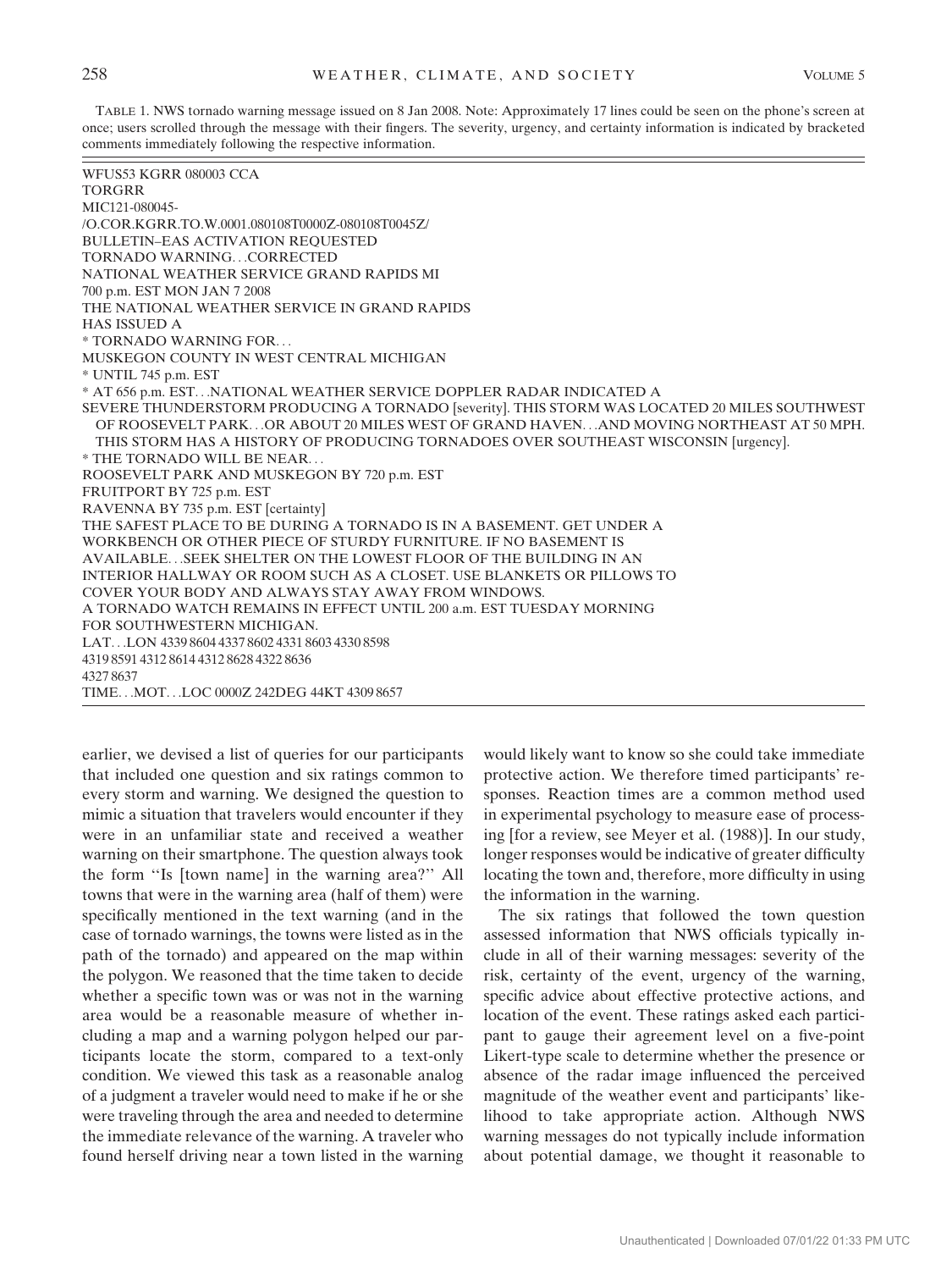

FIG. 1. Screenshot of the maximized radar image and its warning polygon for the tornado warning shown in Fig. 1.

include two questions on perceived damage in an attempt to assess whether warning recipients combine information about perceived severity and urgency to make inferences about potential damage. The question and ratings are shown in Table 3. Rating 5 (personalization of risk) and rating 6 (protective action) are particularly relevant for understanding how well individuals are able to assess the warnings. Note that all six of the ratings assess our participants' perceptions of risk based on the content of each warning; the warnings are not an assessment of actual storm risk. Although NWS warnings are typically issued at levels smaller than a county (e.g., storm-based warnings), many individuals still receive these warnings but never actually experience the weather event. For this reason, we thought measuring perceptions of risk was appropriate. As a final question presented after our participants responded to all 16 weather warnings, we queried each participant's preferred warning message type—a text message or a multimedia message.

We also wrote a brief passage for each participant to read as a measure of his or her reading speed, which we used as a covariate in our data analyses. This is an established method in the discourse processing literature (Hausfeld 1981; Roberts and Felser 2011). The passage discussed the difference between how psychologists define reinforcement and punishment. It was 146 words long and its Flesch–Kincaid readability index score was 8.35, which corresponded to approximately an eighth-grade reading level. The readability of the passage was considerably easier than that of the 18 NWS warning messages,

which was 11.2 (comparable to an eleventh-grade reading level). To ensure careful reading, we also included a true/ false question after the passage.

# c. Procedure

We tested participants individually in sessions that lasted about 45 min. Each participant used an iPhone to

TABLE 2. List of towns and messages used in list 1. Note: Textonly messages in list 1 included both text and radar in list 2; textonly messages in list 2 included both text and radar in list 1.

|                         | Town listed in  |                  |                       |  |  |  |
|-------------------------|-----------------|------------------|-----------------------|--|--|--|
| Town/state              | Message<br>type | Warning<br>area? | <b>NWS</b><br>warning |  |  |  |
| Practice 1, Afton, IA   | Text            | Yes              | Tornado               |  |  |  |
| Practice 2, Corolla, NC | Text            | Yes              | Tornado               |  |  |  |
| 1. Postell, GA          | Text            | No               | Tornado               |  |  |  |
| 2. Edmond, KS           | $Text + radar$  | Yes              | Flash flood           |  |  |  |
| 3. Stern, FL            | Text            | No               | Flash flood           |  |  |  |
| 4. Redlands, CA         | $Text + radar$  | N <sub>0</sub>   | Flash flood           |  |  |  |
| 5. Strum, WI            | $Text + radar$  | N <sub>0</sub>   | Tornado               |  |  |  |
| 6. Spanishburg, WV      | Text            | Yes              | Flash flood           |  |  |  |
| 7. Point Clear, AL      | Text            | Yes              | Tornado               |  |  |  |
| 8. Blanks, LA           | Text            | No               | Flash flood           |  |  |  |
| 9. Franklin, TX         | Text            | Yes              | Flash flood           |  |  |  |
| 10. Carlisle, IN        | $Text + radar$  | Yes              | Tornado               |  |  |  |
| 11. Eldersburg, MD      | $Text + radar$  | N <sub>0</sub>   | Flash flood           |  |  |  |
| 12. Elsmore, KS         | Text            | Yes              | Tornado               |  |  |  |
| 13. Hiawatha, IA        | Text            | N <sub>0</sub>   | Tornado               |  |  |  |
| 14. Elm Creek, NE       | $Text + radar$  | Yes              | Tornado               |  |  |  |
| 15. Nunica, MI          | $Text + radar$  | N <sub>0</sub>   | Tornado               |  |  |  |
| 16. Camdenton, MO       | $Text + radar$  | Yes              | Flash flood           |  |  |  |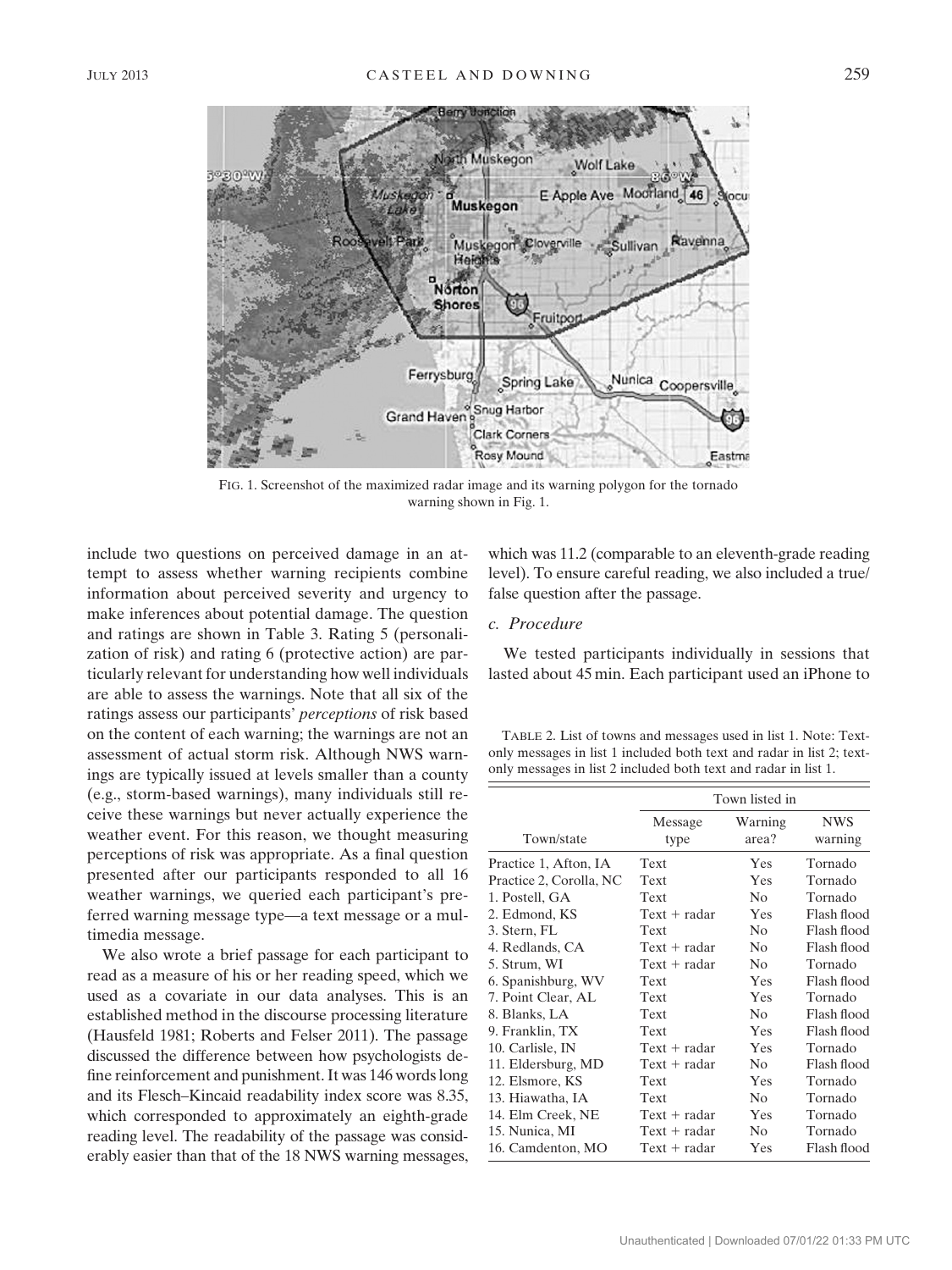| TABLE 3. Question and ratings assessed for every storm warning. Note: Participants responded to the town question by pressing the Y or |
|----------------------------------------------------------------------------------------------------------------------------------------|
| N key on the computer keyboard. Participants responded to the ratings by pressing a number from 1 (strongly disagree) to 5 (strongly   |
| agree).                                                                                                                                |

| Town question                      | Is [town name] in the warning area?                                                                                |  |                            |   |                |  |
|------------------------------------|--------------------------------------------------------------------------------------------------------------------|--|----------------------------|---|----------------|--|
| Rating 1 (severity)                | The weather event is severe.                                                                                       |  |                            |   |                |  |
| Rating 2 (damage)                  | The weather event will likely cause damage.                                                                        |  |                            |   |                |  |
| Rating 3 (specific damage)         | I know the specific damage the weather event is expected to inflict.                                               |  |                            |   |                |  |
| Rating 4 (certainty)               | The weather event is certain to happen.                                                                            |  |                            |   |                |  |
| Rating 5 (personalization of risk) | I would contact my loved ones at home to tell them about the storm.                                                |  |                            |   |                |  |
| Rating 6 (protective action)       | The message includes specific information that I can use to help protect myself, my family,<br>and/or my property. |  |                            |   |                |  |
| Rating scale for all ratings       |                                                                                                                    |  |                            | 4 |                |  |
|                                    | Strongly disagree                                                                                                  |  | Neither agree or disagree. |   | Strongly agree |  |

read the warnings and to maximize the radar images. A computer running E-Prime 2.0 software (Psychology Software Tools 2010) controlled the presentation of the questions, scored responses, and recorded response times. After providing informed consent, we provided participants an overview of the study and then answered any participant's questions about the research task. Each participant then answered two questions that asked about how many text messages (without graphics) and multimedia messages (including graphics) that they send daily. We did this to get an estimate of their use of text-messaging technology. Participants next performed the task to measure reading speed. We showed each participant how to turn on and open the phone, and then launch an application (''app'') called GoodReader (Good.iWare Ltd. 2010). We preloaded the reinforcement and punishment paragraph into the app. We then instructed the participants to open the app. When the researcher said ''Go,'' a button to start the timer was pressed. The participants were instructed to press the space bar after reading the story, which then presented a yes/no question on the computer screen. Pressing the space bar stopped the timer. Participants answered the question by pressing the corresponding Y or N key. Participants then performed a smartphone familiarity task to assess their ability to use the technology. We showed each participant how to launch and enter appointment information into the calendar app, and their ability to do so was timed using the procedure outlined above for the GoodReader app.

Next, participants read and responded to the 18 warning messages (2 practices, 16 experimental), randomly receiving either list 1 or list 2. Because message type was counterbalanced, participants receiving list 1 read a text-only warning first, while those receiving list 2 received a text  $+$  radar warning first. We preloaded the warnings into the iPhone text message queue and numbered the messages "practice message 1," "practice" message 2," "message 1," "message 2," and so forth.

Participants were instructed on the computer screen to open each message sequentially when the researcher said ''Go'' by tapping on the message to enlarge the message contents. Each message contained the complete NWS warning for the associated storm. For those warnings accompanied by a graphic, a minimized thumbnail of the radar image appeared at the end of the warning text. All messages spilled over into multiple screens (range of 5–16), requiring participants to scroll up or down the message by swiping the screen to see the complete message (and radar image, for those trials that included one).

When the researcher said "Go," the space bar that started the timer was pressed. Participants opened the first warning message and scrolled down and saw the thumbnail image whenever it was available. Participants then answered the town question by pressing the appropriate Y or N key on the computer keyboard. Each keyboard response triggered the next rating. The six ratings were answered using a five-point Likert-type scale printed on the screen, and participants pressed the corresponding number on the keyboard. After responding to all seven queries for each warning, participants returned to the text message queue. Participants then proceeded through the remaining warnings in the same manner. After all 18 warnings were read and the questions answered, participants responded to the final question that asked their preference for a text or multimedia warning message. The researcher debriefed each participant about the purpose of the experiment, and then thanked each person for his or her time.

# 4. Results

Initially, we planned to analyze the data from all 16 experimental warnings. We had assumed that participants would know how to enlarge the radar image for those warnings that included an image. It turned out that for several participants this was not the case. After they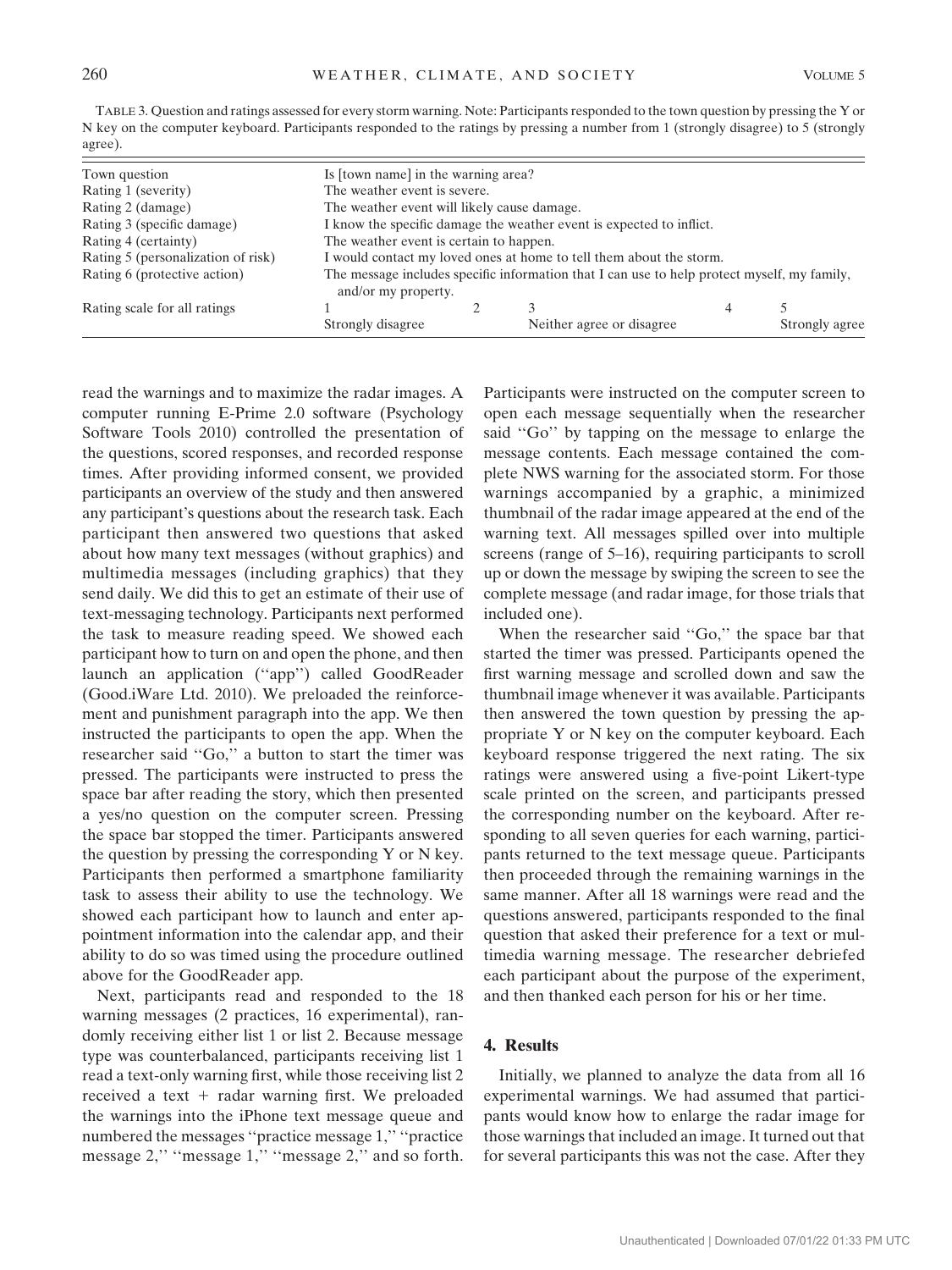first saw a radar image (message 2 in list 1; message 1 in list 2), the researcher asked those participants who did not enlarge the image why they failed to do so; every one of them stated that they either did not see the image or that they did not know how to enlarge it. The researcher then demonstrated how to enlarge the image without giving any further instructions so as not to bias their later likelihood of using the image. This concern was unwarranted from that point on since all participants maximized the thumbnail image whenever it was available. Given that we could not use the data from the first message with a radar image, we therefore based our analyses on only the final 14 messages, 7 that included a radar image and 7 that did not.

The measure that most directly assessed whether a radar image assisted participants to decide if a town was (or was not) in the warning area was the time to decide "yes" or "no." We therefore performed an analysis of covariance on the decision time data using each participant's GoodReader reading time as the covariate to control for differences in how long it took participants to read the NWS warning statements. We also divided the participants into two groups, based on the median time it took them to use the calendar app, as a categorical ''smartphone familiarity task'' predictor variable. The results revealed no significant differences in decision times between the warnings that included an image  $(M = 40.44 \text{ s}; SD = 20.38)$  and the warnings that did not ( $M = 41.50$  s; SD = 23.76);  $F(1, 23) = 1.77$ ,  $p = 0.20$ . A similar analysis using accuracy to the town question as the dependent variable also revealed no significant differences between the image (0.89) and text (0.84);  $F(1, 23) < 1.00$ .

One potential explanation for the lack of decision time differences in the image and text conditions could be due to a general practice effect. It is possible that with repeated practice, our participants learned where to look in each message type to find the appropriate information upon which to base a decision, thereby learning to ignore the radar image. To rule out this competing explanation, we conducted two additional analyses. First, we reanalyzed the decision time and accuracy data for deciding whether a town was or was not in the warning area and compared the data for the first seven warnings to that of the second seven warnings. No significant effects were found for either the decision time or the accuracy data. Second, we again compared the town name decision time and accuracy data, but this time compared the image to text conditions for the first story and the last story. It is possible that differences as a function of condition may not have been present for the first story but may have been present for the last story. Again, no significant effects

TABLE 4. Results from the  $t$  tests comparing the mean radar image and text ratings for the six warning components to one another. Note: All  $ns = 26$ . Ratings ranged from 1 to 5.

|                                    | Radar<br>image | Text | Std<br>dev |                   | $\boldsymbol{p}$ |
|------------------------------------|----------------|------|------------|-------------------|------------------|
| Rating 1 (severity)                | 3.79           | 3.78 |            | $0.42 \quad 0.06$ | 0.95             |
| Rating 2 (damage)                  | 3.80           | 3.79 | 0.45       | 0.12              | 0.90             |
| Rating 3 (specific damage)         | 3.13           | 3.12 | 0.59       | 0.09              | 0.93             |
| Rating 4 (certainty)               | 3.79           | 3.74 | 0.35       | 0.81              | 0.43             |
| Rating 5 (personalization of risk) | 4.01           | 3.95 | 0.38       | 0.80              | 0.43             |
| Rating 6 (protective action)       | 3.82           | 3.91 | 0.49       | 0.99              | 0.33             |

were found. In addition to ruling out practice effects, these analyses also show that respondent fatigue was apparently not a factor in performing what was clearly a long and complex task.

Next, we conducted a series of paired samples  $t$  tests on each of the six rating items, comparing the ratings of the warnings that included images to those that included just text. As shown in Table 4, none of these comparisons was significantly different. We then performed two additional  $t$  tests, specifically comparing responses to rating 5 (assessing personalization of risk) and rating 6 (assessing understanding of appropriate protective action) to a neutral rating of 3 (''neither agree or disagree''). We did this to assess whether our participants viewed the messages as helpful. Both of these analyses were significant and showed that the warnings were perceived as helpful: rating 5,  $t(25) = -6.16$ ,  $p < 0.001$ ; rating  $6, t(25) = -6.79, p < 0.001$ . Interestingly, although responses to ratings 5 and 6 did not differ as a function of whether a radar image was present, the messages did appear successful at personalizing the risk and providing information about appropriate protective action.

It is also informative to note the relatively low ratings for the question about specific damage. We therefore performed a t test comparing responses to the specific damage question to a neutral rating of 3. This analysis was not significant,  $t(25) = 0.87$ ,  $p = 0.39$ . Clearly, our participants did not feel as if the warnings were helpful for revealing information about specific damage that the weather event was likely to produce. This should not be surprising, given that information about specific damage was not included in the warnings.

Last, we compared the severity ratings to the text to the text  $+$  image warnings for each individual storm to see if there may have been a trend for *some* storm warnings to show a beneficial effect of the radar image on perceived severity. After using the Bonferroni correction procedure ( $\alpha = .004$ ), only 1 of the 14 comparisons was significant: An Alabama tornado warning produced greater perceived severity when an image was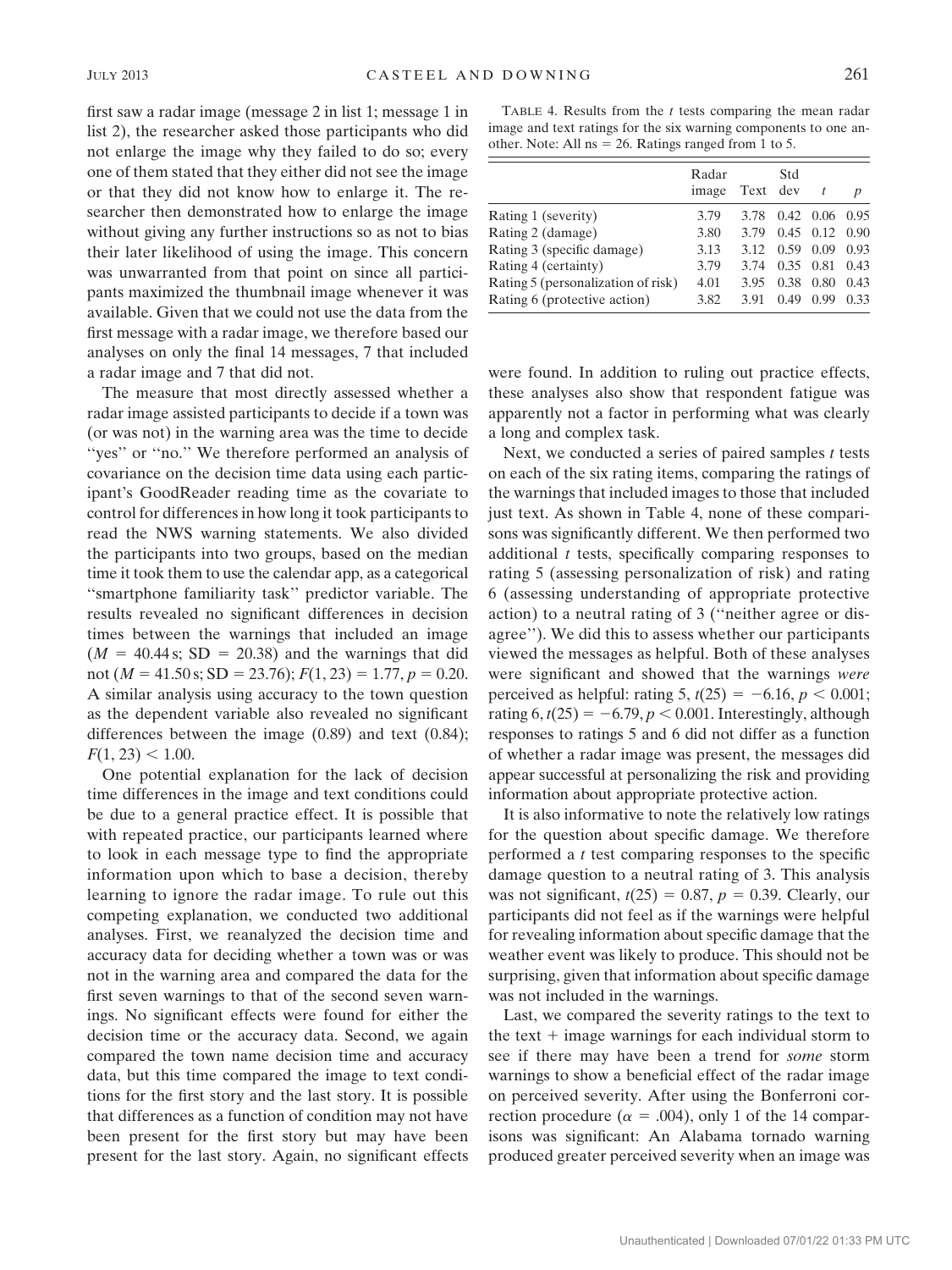included,  $t(24) = 3.62$ ,  $p = 0.001$ . Inspection of the text and radar image of this warning does not reveal any striking differences compared to the other warnings. We therefore surmise that this one significant finding simply reflects a type 1 error (i.e., a significant difference that is actually due to chance variation).

### 5. Discussion and conclusions

The goal of this research was to study the influence (if any) of a graphic on an individual's ability to extract relevant information from a NWS weather warning sent to a smartphone. We found no significant differences between the graphic and no-graphic conditions for any of the questions or ratings that we measured. We also found few differences in the perceived severity ratings when the graphic and no-graphic conditions were specifically compared for each individual warning. The lack of a beneficial effect of graphics might seem surprising. However, as we previously noted, the literature on the influence of graphics on weather decision making is somewhat ambiguous. Also, as previously noted by Hegarty et al. (2009), naïve intuitions about what makes a graphic effective are often not accurate. Individuals might *think* that they want realistic graphics that are full of information, but whether those graphics actually aid interpretation of a weather warning message on a cell phone has not, to our knowledge, been previously investigated.

We should point out that the experimental task that we used was somewhat artificial, and that we cannot rule out the possibility that our participants may have adopted specific strategies for reading the warnings and responding to our queries. We note, however, that the lack of a significant order effect (i.e., comparing responses of the first seven warnings to the second seven warnings) shows that our participants did not get significantly faster or more accurate with additional practice. The lack of a practice effect lessens the likelihood that our findings are due to our participants learning task-specific strategies.

Our findings, while preliminary, have potential implications for how the government, specifically the NWS, communicates imminent threat-type messages to individuals who may not be near their homes. As we noted earlier, an iNWS message includes a hyperlink to a lowresolution radar image that accompanies the full NWS statement. This is similar to what is practiced by commercial weather providers, such as WeatherBug and Weather.com, who often condense the full NWS statement and send some version of this information to mobile users with an accompanying graphic image. Our results raise the question of whether a graphic is something that *must* be included in a warning message for that message to be effective. Tentatively, our results suggest that the answer to this question is no. Further studies with a larger sample should be conducted. Regardless, our research is the first to our knowledge to experimentally investigate the processing time required to make decisions in a text versus a text  $+$  graphics messaging condition.

As we mentioned earlier, the federal government is expanding its capabilities to communicate time-sensitive weather information to mobile audiences. As such, in June 2012, the NWS announced that it would begin delivering imminent threat-type messages through WEAs (Gizicki 2012). Recall that WEAs are limited to 90 characters. One practical limitation is the difficulty encountered trying to parse the lengthy NWS full warnings in 90 characters, such that messages still convey useful information concerning what is happening, location, time, sending agency, and probably most important, recommended action. For instance, Mitchell et al. (2010), in a preliminary study examining a WEA-like 90 character warning against longer NWS warnings, found that their participants preferred the longer warnings because the shorter warning included limited information.

Current WEA guidelines also prohibit sending hyperlinks and graphics to mobile users' cell phones. The fear is that in an emergency, users will search the web for more information or make a phone call, thus potentially crippling cellular networks (FCC 2008). The decision not to include hyperlinks is reasonable, but it does raise the question of whether excluding such information might impair an individual's ability to make an informed decision about the impending urgency and severity of the warned event. Intuitively, it makes sense that if individuals were to receive a warning about a tornado or flash flood, then they would seek additional information by going to the NWS's website (or the individual's preferred weather and/or media source) for more information. This intuition is borne out by research showing that one of the first reactions to receiving a warning message is to seek verification (Drabek and Stephenson 1971; Mileti and Fitzpatrick 1991). If a hyperlink were included in a WEA, then one likely candidate would be a link to the appropriate NWS radar image. Since WEAs for weather events originate from a local NWS office, and because radar links are included for iNWS alerts, it seems reasonable to assume that the NWS might include a radar hyperlink if the possibility were available.

As the public's awareness of WEAs increases, and given people's desire to seek additional confirmatory evidence (Drabek and Stephenson 1971; Mileti and Fitzpatrick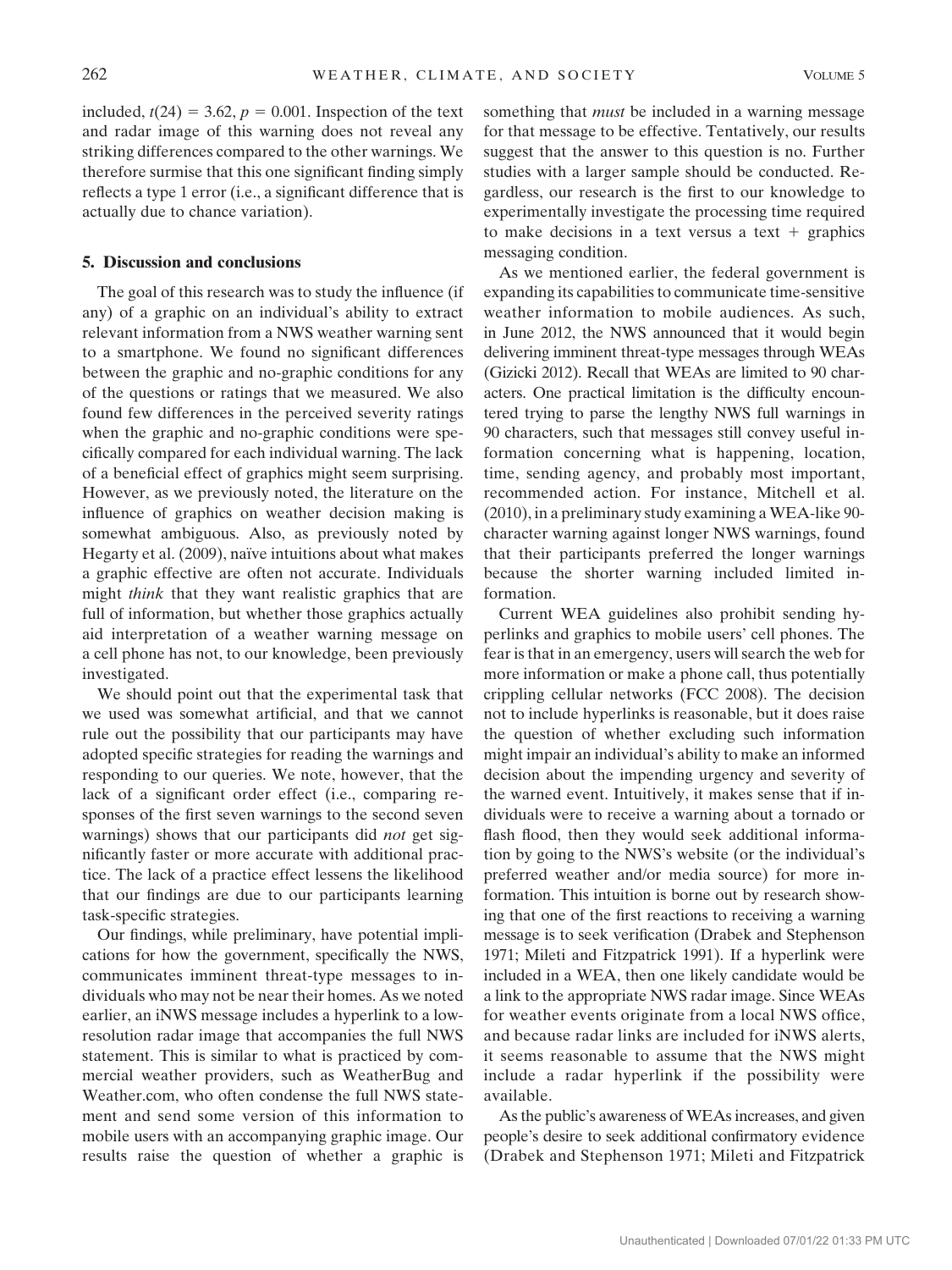1991), the decision to omit a hyperlink potentially has critical implications and is directly relevant to our current study. As mentioned in the literature review, a graphic has the potential to increase both one's understanding of potential risk and the personalization of that risk. As our results show, however, the use of a graphic did not influence response times, accuracy, or judgments about the impending weather event. Our somewhat counterintuitive finding may be because of several factors. For instance, consider the response times. The mean reading and response times of 40.4 s for the "text  $+$  radar" and the 41.5 s for the "text-only" warnings'' are relatively long, given the simple nature of the yes/no question, and likely reflect two complementary processing difficulties. On the one hand, we intentionally used warnings from states other than Pennsylvania to mimic what occurs when travelers find themselves in geographic areas with which they are not familiar. It may be that our participants' unfamiliarity with the warning locations slowed their ability to use the map and its corresponding radar image effectively. As a recent 2006 survey has shown, a large percentage of young adults cannot find New York State (50%) or Ohio (57%) on a U.S. map, which lends credence to this point (GFK 2006). Conversely, as we mentioned earlier, the warnings themselves were quite long, as is common in complete NWS alerts. These messages would have taken a relatively long time to read, even if the participants learned where to look in the messages for the towns that were included in the warning areas. Contrast these average lengths with the 90-character limit in WEAs.

Clearly, however, there was nothing about the warnings that included a radar image that made their processing inherently more difficult than the text-only versions. This is seen by the nonsignificant differences between the two conditions in all the ratings. Except for the specific damage rating, all the ratings were in the high 3 s to low 4 s, which indicated agreement that the messages communicated useful information. Indeed, the fact that the responses to rating 5 and rating 6 were significantly higher than a rating of 3 indicates that the messages did successfully personalize the risk (rating 5) and communicate information about helpful protective action (rating 6). The relatively neutral rating for whether the messages gave information about expected specific damages may reflect the fact that message content is intended to focus more on protective action and less on expected outcomes. Future research in this area can help address these issues. Regardless, the results of the current study have important implications for how government officials,specifically the Department of Commerce (NOAA/ NWS) and the Department of Homeland Security, communicate imminent threats to an increasingly mobile public.

Although our results show that the presence of the radar image did not facilitate processing among any of the variables we measured, it is an open question whether some other type of image may have been beneficial. Still, it is somewhat surprising that the radar image did not help, given the ubiquitous presence of radar images in modern weather-related media. Given this wide presence, it is an interesting challenge to imagine what sort of graphic might aid in communicating weather-warning messages. This is another topic that future research should address.

Another important caveat is that our results may be limited to only those individuals who are unfamiliar with their geographical location when they receive a warning message. Since we used locations from states likely unfamiliar to our participants, it is an open question whether individuals familiar with those locations would have performed similarly. Radar images might well be helpful to individuals who can quickly locate their position with reference to the warning polygon. If true, then ratings on dimensions such as severity and certainty may well differ when a warning includes a radar image compared to those warnings that that only include text. This is a question best addressed through additional experimental research.

Further, whether a 90-character message is sufficient to communicate critical weather events is still unknown. As we noted earlier, social science research has convincingly shown that most individuals engage in message verification behavior. As such, a 90-character message may not provide sufficient information and context about the source of the message and the severity of the event to promote immediate protective action. Given the likelihood that a WEA may be the initial warning message that the public receives, the message content is important as the first step in the message verification process. Nonetheless, the lack of a hyperlink may well prompt the receiver to launch a web browser to search for additional information, which will tax the cell networks.

The decision in the initial WEA guidelines to exclude a hyperlink may well be correct. As we have demonstrated, the presence of a radar image in and of itself does not appear to improve decision-making processes about the content of the message. A message that focuses more on what the individual should do to take protective action appears to be the prudent course of action.

Acknowledgments. We would like to thank Jeff Lazo and three anonymous reviewers for their many helpful suggestions on earlier drafts of this manuscript.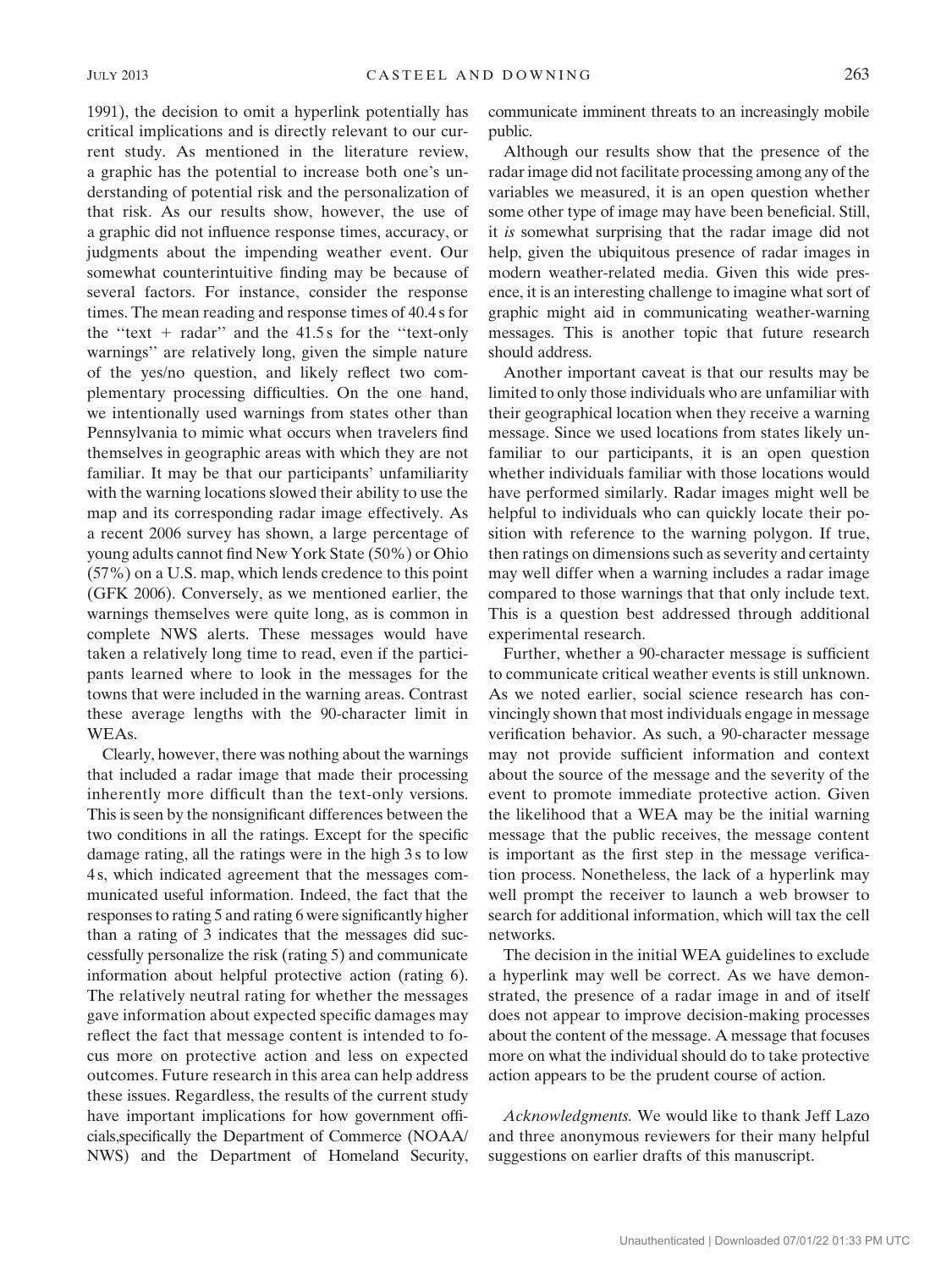#### REFERENCES

- BBC News, cited 2012: Mobile networks bear blast strain. [Available online at http://news.bbc.co.uk/2/hi/technology/4659737.stm.]
- Broad, K., A. Leiserowitz, J. Weinkle, and M. Steketee, 2007: Misinterpretations of the ''cone of uncertainty'' in Florida during the 2004 hurricane season. Bull. Amer. Meteor. Soc., 88, 651–667.
- CTIA, cited 2011: Wireless quick facts: Year-end figures. [Available online at http://www.ctia.org/advocacy/research/index. cfm/aid/10323.]
- Drabek, T. E., 1999: Understanding disaster warning responses. Soc. Sci. J., **36**, 515–523.
- -, and J. S. Stephenson, 1971: When disaster strikes. *J. Appl.* Soc. Psychol., 1, 187–203.
- FCC, 2008: The Commercial Mobile Alert System: Third report and order. FCC Rep. FCC 08-184, 15 pp. [Available online at http://www.one2many.eu/assets/files/18\_third-report-and-order. pdf.]
- ——, 2013: The Commercial Mobile Alert System. FCC Order DA 13-280, 9 pp. [Available online at http://transition.fcc.gov/ Daily\_Releases/Daily\_Business/2013/db0226/DA-13-280A1. pdf.]
- Fiedrich, F., and P. Burghardt, 2007: Agent-based systems for disaster management. Commun. ACM, 50, 41-42, doi:10.1145/ 1226736.1226763.
- Gerber, M., cited 2012: Integrated Public Alert and Warning System (IPAWS) webinar—Update from the National Weather Service. [Available online at http://www.fema.gov/library/ viewRecord.do?id=5916.]
- GFK, 2006: National Geographic–Roper Public Affairs 2006 geographic literacy study: Final report. GFK NOP, 89 pp. [Available online at http://www.nationalgeographic.com/ roper2006/pdf/FINALReport2006GeogLitsurvey.pdf.]
- Gizicki, A., cited 2012: NWS to start sending CMAS/WEA alerts in June. [Available online at http://www.awareforum.org/2012/ 05/nws-to-start-sending-cmaswea-alerts-in-june/.]
- Golden, J. H., and C. R. Adams, 2000: The tornado problem: Forecast, warning, and response. Nat. Hazards. Rev., 1, 107–118.
- Good.iWare, Ltd., 2010: GoodReader for iPhone Version 2.8.6. Good.iWare Ltd. [Available online at http://itunes.apple.com/  $us/app/goodreader-for-ipad/id363448914?mt=8.$ ]
- Hammer, B., and T. W. Schmidlin, 2002: Response to warnings during the 3 May 1999 Oklahoma City tornado: Reasons and relative injury rates. Wea. Forecasting, 17, 577–581.
- Hausfeld, S., 1981: Speeded reading and listening comprehension for easy and difficult materials. J. Educ. Psychol., 73, 312–319.
- Hegarty, M., H. S. Smallman, A. T. Stull, and M. S. Canham, 2009: Naïve cartography: How intuitions about display configuration can hurt performance. Cartographica, 44, 171–186, doi:10.3138/carto.44.3.171.
- ——, M. S. Canham, and S. I. Fabrikant, 2010: Thinking about the weather: How display salience and knowledge affect performance in a graphic inference task. J. Exp. Psychol. Learn. Mem. Cognit., 36, 37–53, doi:10.1037/a0017683.
- Jacks, E., 2011: Improving the clarity and understandability of NWS hazard products. Preprints, Conf. on Weather Warnings and Communication, Oklahoma City, OK, Amer. Meteor. Soc., J1.6. [Available online at https://ams.confex.com/ams/ 39BROADCAST/webprogram/Paper189442.html.]
- Joslyn, S. L., L. Nadav-Greenberg, M. U. Taing, and R. M. Nichols, 2009: The effects of wording on the understanding and use of

uncertainty information in a threshold forecasting decision. Appl. Cognit. Psychol., 23, 55–72, doi:10.1002/acp.1449.

- Lott, N., A. Smith, T. Houston, K. Shein, and J. Crouch, cited 2012: Billion-dollar U.S. weather/climate disasters 1980–2012. [Available online at http://www.ncdc.noaa.gov/billions/events. pdf.]
- Meyer, D. E., A. M. Osman, D. E. Irwin, and S. Yantis, 1988: Modern mental chronometry. Biol. Psychol., 26, 3–67.
- Mileti, D. S., and C. Fitzpatrick, 1991: Communication of public risk: Its theory and its application. Sociol. Pract. Rev., 2, 20–28.
- ——, and L. Peek, 2000: The social psychology of public response to warnings of a nuclear power plant accident. J. Hazard. Mater., 75, 181–194.
- Mitchell, H. M., J. Johnson, and S. LaForce, 2010: Wireless emergency alerts: An accessibility study. Proc. Seventh Int. Conf. on Information Systems for Crisis Response and Management, Seattle, WA, 5 pp. [Available online at http://www. iscram.org/ISCRAM2010/Papers/209-Mitchell\_etal.pdf.]
- Mitchem, J. D., 2003: An analysis of the September 20, 2002 Indianapolis tornado: Public response to a tornado warning and damage assessment difficulties. Quick Response 161, Natural Hazards Center, University of Colorado. [Available online at http://www.colorado.edu/hazards/research/qr/qr161/qr161.pdf.]
- Nadav-Greenberg, L., S. Joslyn, and M. U. Taing, 2008: The effect of uncertainty visualizations on decision making in weather forecasting. J. Cognit. Eng. Decis. Making, 2, 24–47, doi:10.1518/155534308X284354.
- National Research Council, 2011: Public Response to Alerts and Warnings on Mobile Devices: Summary of a Workshop on Current Knowledge and Research Gaps. National Academies Press, 102 pp.
- Nagele, D. E., and J. E. Trainor, 2012: Geographic specificity, tornados, and protective action. Wea. Climate Soc., 4, 145–155.
- Nigg, J. M., 1987: Communication and behavior: Organizational and individual response to warnings. Sociology of Disasters: Contribution of Sociology to Disaster Research, R. R. Dynes, B. de Marchi, and C. Pelanda, Eds., Vol. 11, Collana dell'Istituto di Sociologia Internazionale, Franco Angeli, 103–117.
- NOAA, 2011: NWS Central Region service assessment: Joplin, Missouri, tornado—May 21, 2011. National Weather Service, Central Region Headquarters, 34 pp. [Available online at http://www.nws.noaa.gov/os/assessments/pdfs/Joplin\_tornado. pdf.]
- NWS, cited 2012: Jetstream—Online school for weather. [Available online at http://www.srh.noaa.gov/jetstream/doppler/ ridgeimages.htm.]
- NWS WFO, cited 2012: Tuscaloosa–Birmingham EF-4 tornado: April 27, 2011. National Weather Service Weather Forecast Office: Birmingham, AL. [Available online at http://www.srh. noaa.gov/bmx/?n=event\_04272011tuscbirm.]
- Perry, R. W., and M. K. Lindell, 1991: The effects of ethnicity on evacuation decision-making. Int. J. Mass Emerg. Disasters, 9, 47–68.
- $-$ , and M. R. Greene, 1981: Evacuation Planning in Emergency Management. Lexington Books, 199 pp.
- Peters, E., 2008: Preferred data visualization techniques may not lead to comprehension and use of hazard information: Commentary on Pang. Risk Assessment, Modeling and Decision Support: Strategic Directions, A. Bostrom, S. French, and S. Gottlieb, Eds., Risk, Governance and Society, Vol. 14, Springer-Verlag, 296–306.
- Psychology Software Tools, 2010: E-Prime Professional, Build 2.0.10.240.2.0, Build 2.0.10.240. Psychology Software Tools.